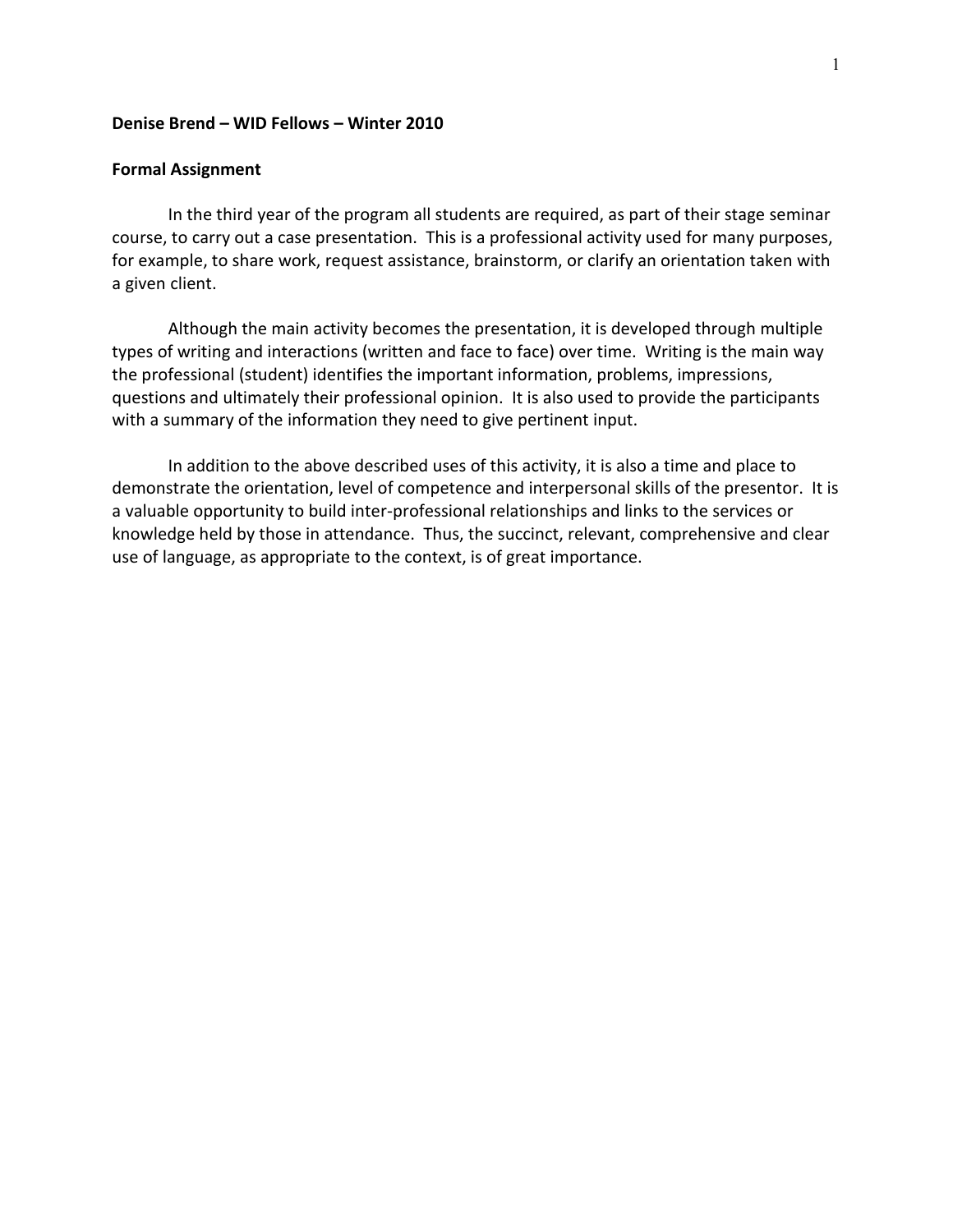## **Case Presentation**

**Value: 15% Grading criteria: See the attached Rubric Completion of this assignment is: Required**

The purpose of this assignment is to provide students the opportunity to present a specific case to a group of colleagues (their fellow students) for case consultation.

There are many reasons why social service workers hold case presentations (sometimes called case conferencing or "Grand Rounds"). It is an invaluable forum to achieve many ends, for example: to obtain feedback from our peers, to enable us to better understand our orientation, to answer some of our questions concerning a case, to learn more about the case (from colleagues who may have had similar situations or lived experiences), to help guide us through a confusing or unclear time in our work with a client, to identify different options for a client (intervention strategies or referrals), to obtain strategies to deal with systems problems, or even to simply confirm that everything possible is being done.

#### **The elements of this assignment are:**

| <b>Stage One:</b> | Data Management                       |
|-------------------|---------------------------------------|
|                   | -Identifying the Setting and Services |
|                   | -Psychosocial History                 |
|                   |                                       |

- **Stage Two: Application and Analysis -Defining the Presenting Problem**
- **Stage Three: Evaluation -Forming Your Professional Impressions -Identifying Questions**
- **Stage Four: Production of a Report & Collaborative Plan Development -Creating the Case Summary -Facilitating a case presentation to inform your work (modify, reorganize, validate, etc.)**

#### **Critical Thinking: A Definition**

"The mental process of actively and skillfully conceptualizing, analyzing, synthesizing, evaluating and applying information with the goal of reaching an answer or conclusion."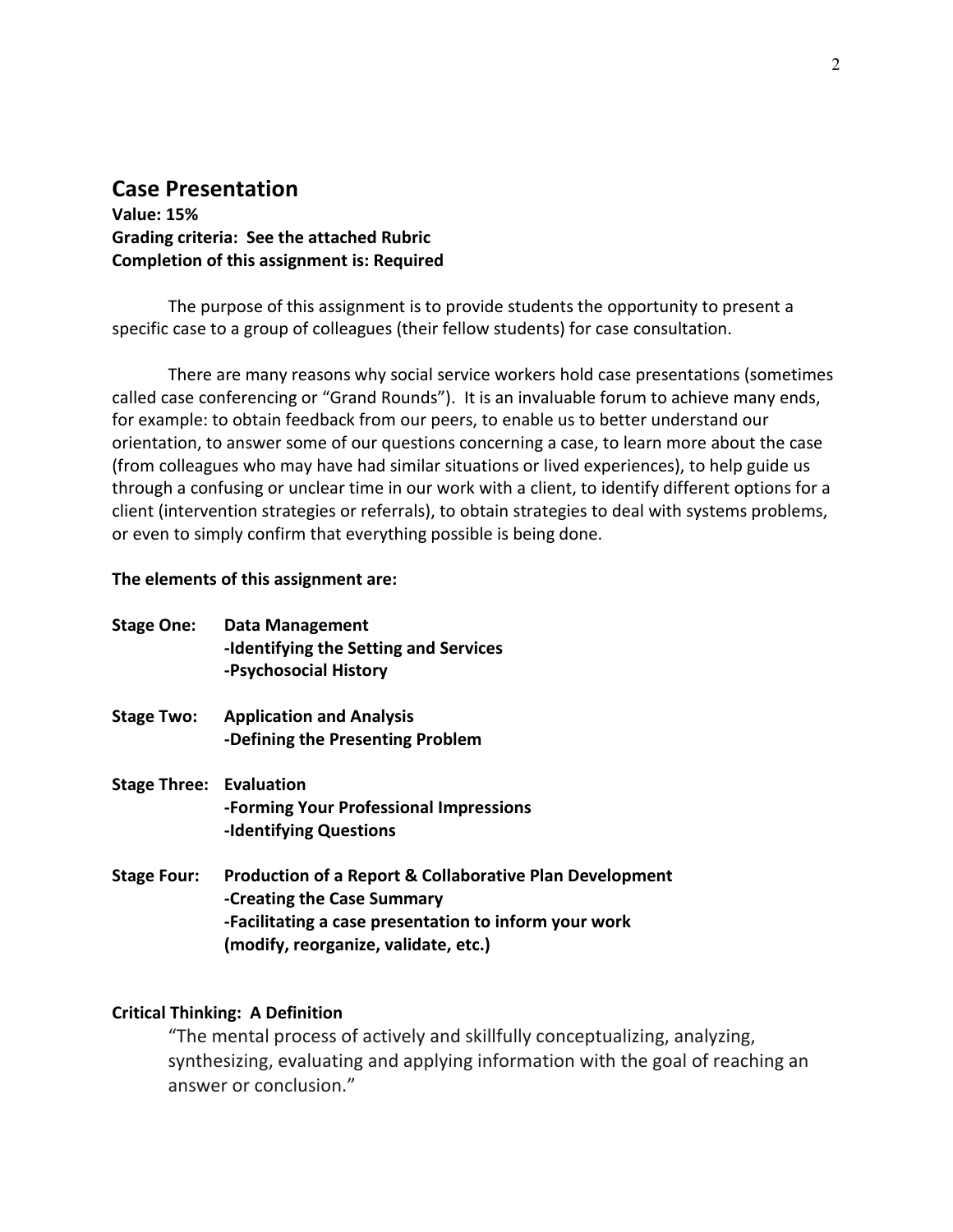# **Stage One: Data Management**

**Instructions:**

- **1. All identifying information must be slightly altered to protect the clients confidentiality,**
- **2. All questions must be answered,**
- **3. Where information is unknown it must be indicated,**
- **4. Where information is not applicable, it must be indicated,**
- **5. The sources of all information must be clearly identified,**
- **6. Wherever necessary elaboration is appropriate, as long as it is clear that this is what you are doing.**

**7. This draft will be submitted to your seminar instructor only, your classmates will not see it.**

### **A. Identifying the Setting and Services**

| Date: ____________ |  |
|--------------------|--|
|                    |  |
|                    |  |
|                    |  |
|                    |  |
|                    |  |
|                    |  |

Primary worker:\_\_\_\_\_\_\_\_\_\_\_\_\_\_\_\_\_\_\_\_\_

\_\_\_\_\_\_\_\_\_\_\_\_\_\_\_\_

Length of time client has been receiving services from the setting:

\_\_\_\_\_\_\_\_\_\_\_\_\_\_\_\_\_\_\_\_\_\_\_\_\_\_\_\_\_\_\_\_\_\_\_\_\_\_\_\_\_\_\_\_\_\_\_\_\_\_\_\_\_\_\_\_\_\_\_\_\_\_\_\_\_\_\_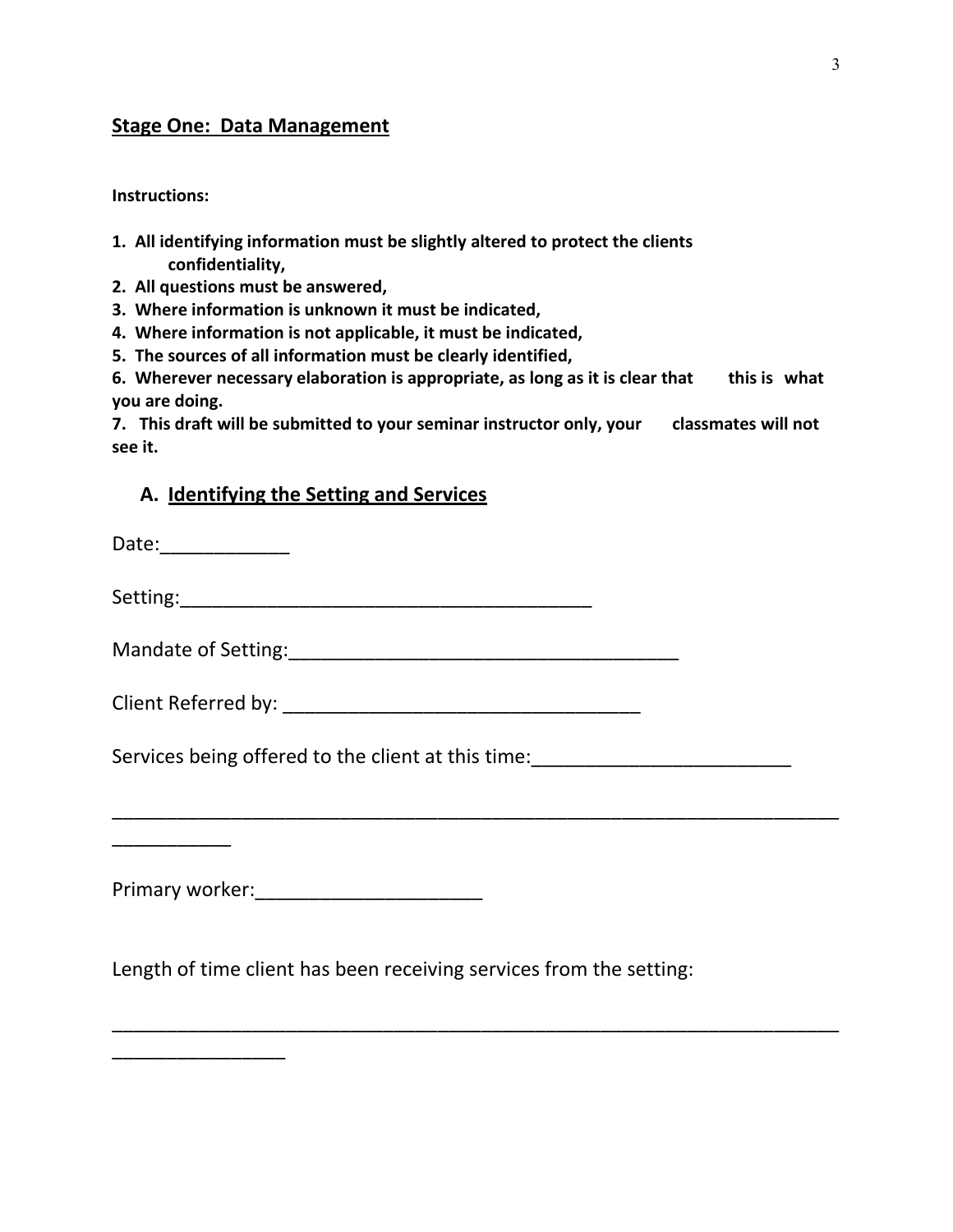Other service received from the setting- or elsewhere as relevant: (list and give a basic time line)

# **B. Psychosocial History:**

| Birth___________________                                                                                                                                               |  |
|------------------------------------------------------------------------------------------------------------------------------------------------------------------------|--|
|                                                                                                                                                                        |  |
|                                                                                                                                                                        |  |
|                                                                                                                                                                        |  |
| <b>Source &amp; Type of Information:</b><br><b>Ofile, Oworker, Oclient, Oobservation, Ocollateral:</b> ___________, Oother: ____________.                              |  |
| This information is:<br>□ a professional opinion, □ a fact, □ an observation of ____________, □ an hypothesis of the<br>writer, <b>Oother:</b> ______________________. |  |
|                                                                                                                                                                        |  |
| Position or grade: _______________________________                                                                                                                     |  |
| How long have they been there? (If it was short- where were they before)                                                                                               |  |
| Religious Affiliation/ Religious Upbringing: ___________________________________                                                                                       |  |
|                                                                                                                                                                        |  |
|                                                                                                                                                                        |  |
|                                                                                                                                                                        |  |
| Potential Vulnerabilities of the Client to Predjudice:                                                                                                                 |  |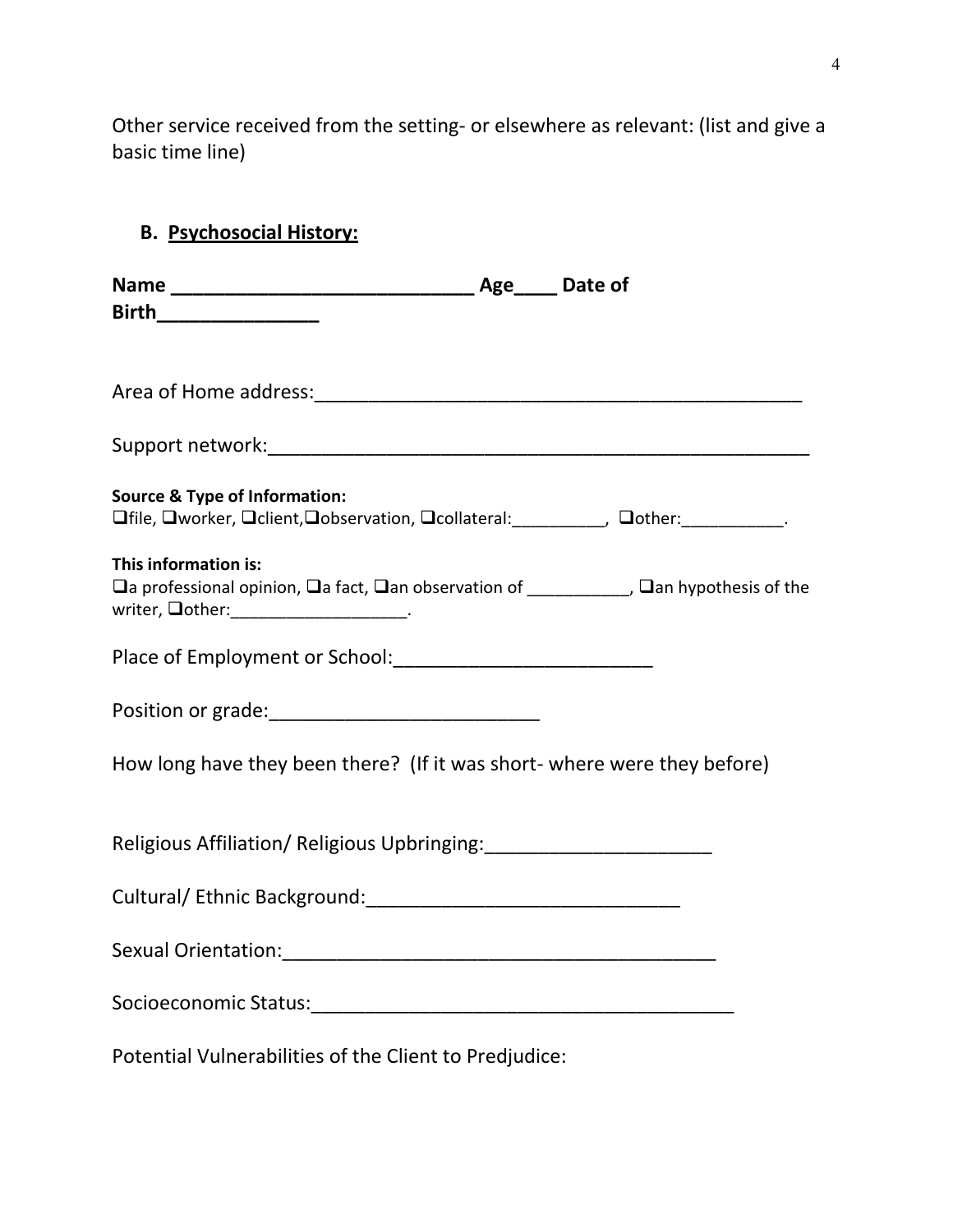| <b>Source &amp; Type of Information:</b><br><b>Offile, Oworker, Oclient, Oobservation, Ocollateral:</b> Other: Outher: Outher: Outher: Outleting of the United States<br>This information is: |
|-----------------------------------------------------------------------------------------------------------------------------------------------------------------------------------------------|
| $\Box$ a professional opinion, $\Box$ a fact, $\Box$ an observation of ____________, $\Box$ an hypothesis of the<br>writer, $\Box$ other: ______________________.                             |
| Who was (or is) in their family of origin?                                                                                                                                                    |
| <b>Source &amp; Type of Information:</b><br><b>Ofile, Oworker, Oclient, Oobservation, Ocollateral:</b> __________, Oother: ___________.                                                       |
| This information is:<br>$\Box$ a professional opinion, $\Box$ a fact, $\Box$ an observation of ____________, $\Box$ an hypothesis of the<br>writer, $\Box$ other: ______________________.     |
| What do you know about what it was like in that family?                                                                                                                                       |
| <b>Source &amp; Type of Information:</b><br>□ file, □ worker, □ client, □ observation, □ collateral: ___________, □ other: ____________.                                                      |
| This information is:<br>□ a professional opinion, □ a fact, □ an observation of ___________, □ an hypothesis of the<br>writer, <b>Qother:</b> _____________________.                          |

\_\_\_\_\_\_\_\_\_\_\_\_\_\_\_\_\_\_\_\_\_\_\_\_\_\_\_\_\_\_\_\_\_\_\_\_\_\_\_\_\_\_\_\_\_\_\_\_\_\_\_\_\_\_\_\_\_\_\_\_\_\_\_\_\_\_\_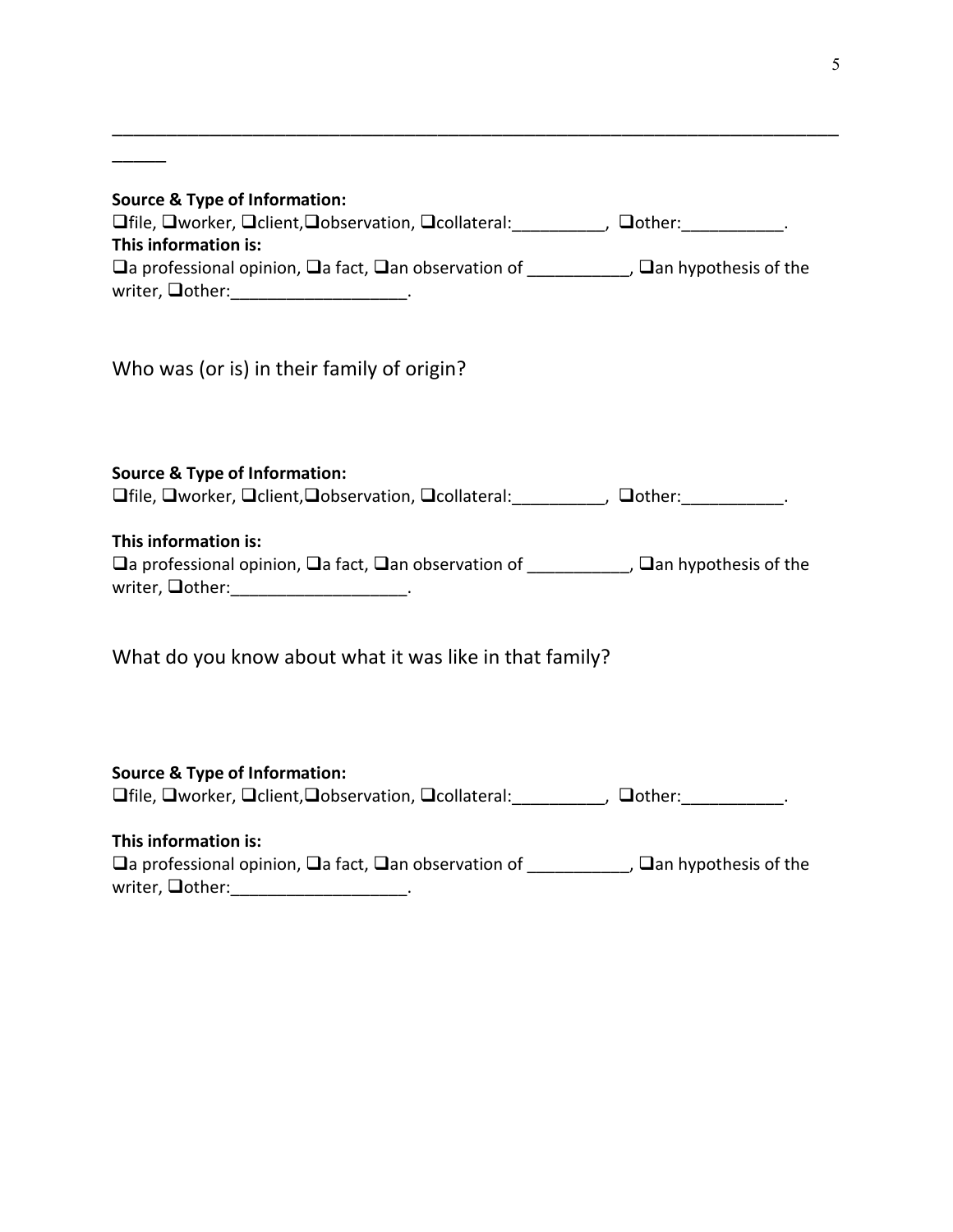Have they ever been under DYP/YOA? (CIRCLE) No Yes If yes, for what reason and for how long?

| <b>Source &amp; Type of Information:</b><br><b>□file, □worker, □client, □observation, □collateral:</b>                           | $\Box$ other:                 |
|----------------------------------------------------------------------------------------------------------------------------------|-------------------------------|
| This information is:<br>$\square$ a professional opinion, $\square$ a fact, $\square$ an observation of<br>writer, $\Box$ other: | , $\Box$ an hypothesis of the |

Has anything very difficult occurred in their family? (drug/ alcohol dependence, suicide, divorce, death, financial problems, traumatic events, etc.)

| Source & Type of Information:<br><b>Ofile, Oworker, Oclient, Oobservation, Ocollateral:</b> ___________, Oother: ____________.                                                             |
|--------------------------------------------------------------------------------------------------------------------------------------------------------------------------------------------|
| This information is:<br>$\Box$ a professional opinion, $\Box$ a fact, $\Box$ an observation of ____________, $\Box$ an hypothesis of the<br>writer, <b>Oother:</b> ______________________. |
| Have they ever suffered physical abuse? If yes, by whom?                                                                                                                                   |
| Source & Type of Information:<br><b>□</b> file, □ worker, □ client, □ observation, □ collateral: __________, □ other: ___________.                                                         |
| This information is:<br>$\Box$ a professional opinion, $\Box$ a fact, $\Box$ an observation of ____________, $\Box$ an hypothesis of the<br>writer, $\Box$ other: ______________________.  |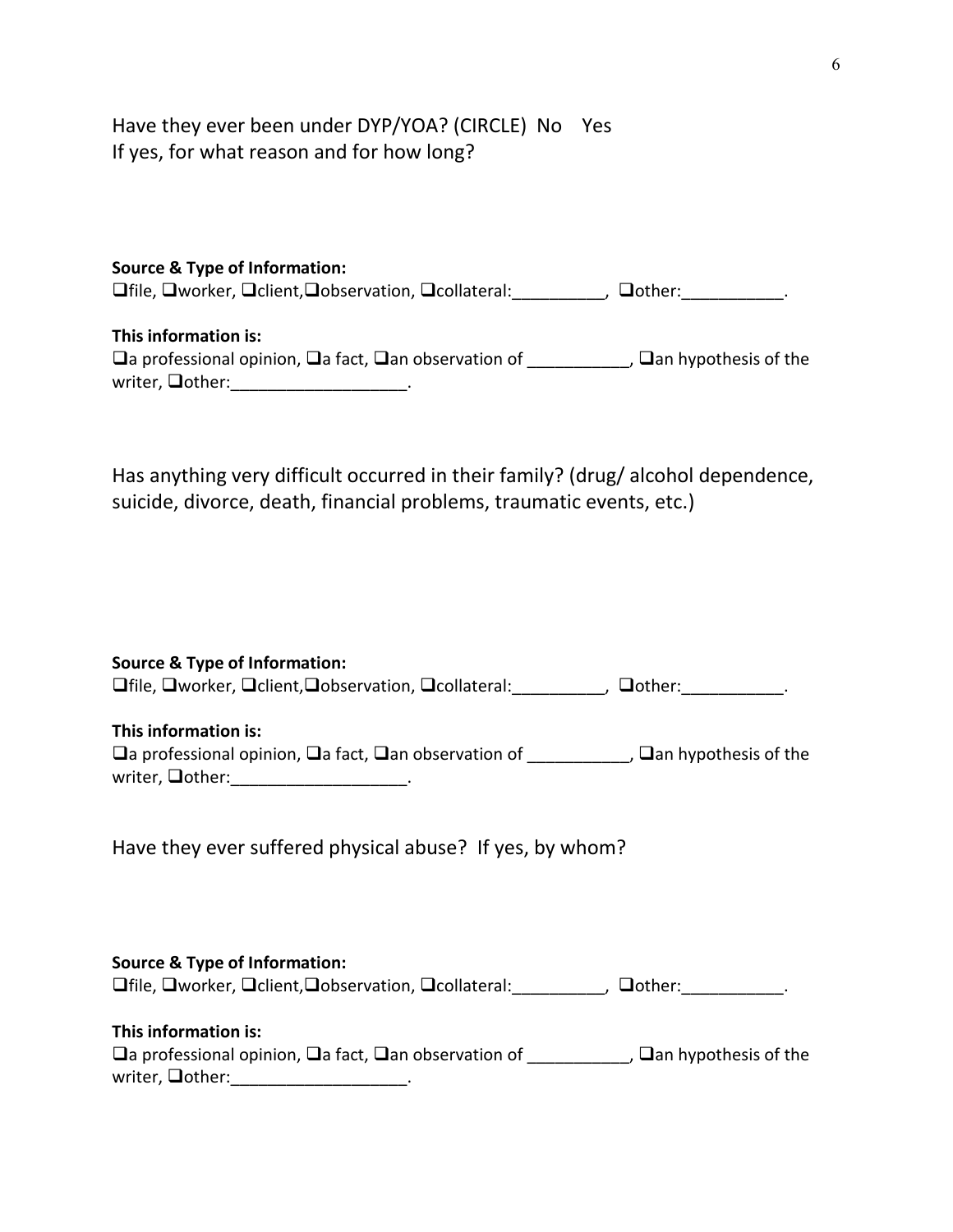| Emotional or verbal abuse? If yes, by whom? |  |  |  |
|---------------------------------------------|--|--|--|
|---------------------------------------------|--|--|--|

# **Source & Type of Information:**

Trile, Oworker, Oclient, Oobservation, Ocollateral: Collection, Octher: Collection

**This information is:**  $\Box$ a professional opinion,  $\Box$ a fact,  $\Box$ an observation of \_\_\_\_\_\_\_\_\_\_\_,  $\Box$ an hypothesis of the  $w$ riter,  $\Box$ other: \_\_\_\_\_\_\_\_\_\_\_\_\_\_\_\_\_\_\_\_\_.

Have they ever been touched by anyone in a way that was sexually inappropriate or made them feel uncomfortable? If yes, by whom?

| <b>Source &amp; Type of Information:</b> |
|------------------------------------------|
|------------------------------------------|

 $\Box$  file,  $\Box$  worker,  $\Box$  client, $\Box$  observation,  $\Box$  collateral:  $\Box$  ,  $\Box$  other:

### **This information is:**

 $\Box$ a professional opinion,  $\Box$ a fact,  $\Box$ an observation of  $\Box$ ,  $\Box$ an hypothesis of the writer,  $\Box$ other: \_\_\_\_\_\_\_\_\_\_\_\_\_\_\_\_\_\_\_\_\_\_\_.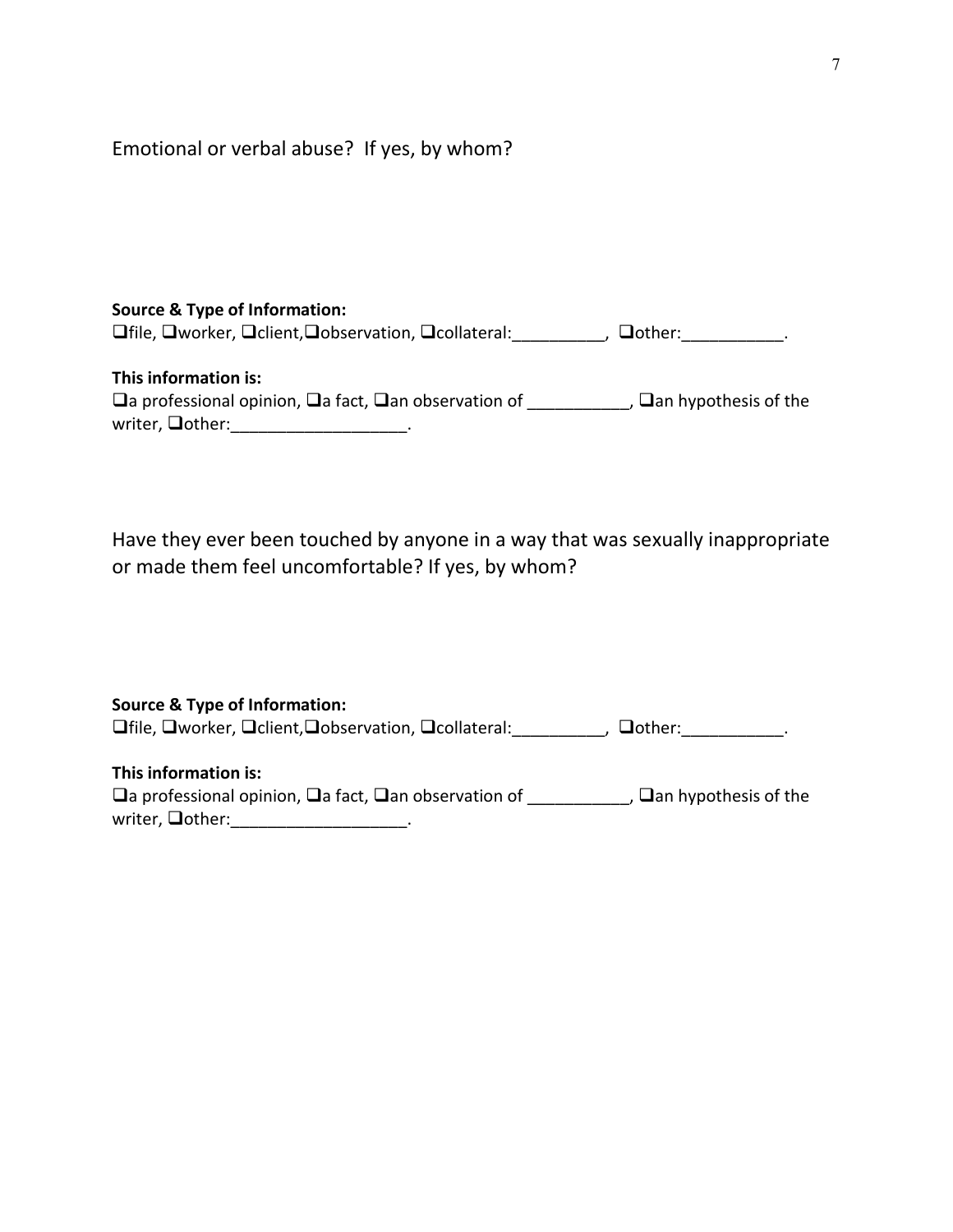Have they ever contemplated suicide? YES NO unknown Are they presently contemplating suicide? YES NO unknown Have they ever attempted suicide? Explain:

**Source & Type of Information:**  $\Box$  file,  $\Box$  worker,  $\Box$  client, $\Box$  observation,  $\Box$  collateral:  $\Box$  ,  $\Box$  other:

**This information is:**  $\Box$ a professional opinion,  $\Box$ a fact,  $\Box$ an observation of \_\_\_\_\_\_\_\_\_\_\_,  $\Box$ an hypothesis of the writer,  $\Box$ other: \_\_\_\_\_\_\_\_\_\_\_\_\_\_\_.

How often do they use alcohol?

How often do they use drugs? What kind?

Are they concerned about their use? YES NO unknown

Is anyone in their life concerned about their use? YES NO unknown If yes, who?

Have they ever been through a rehab program for substance abuse?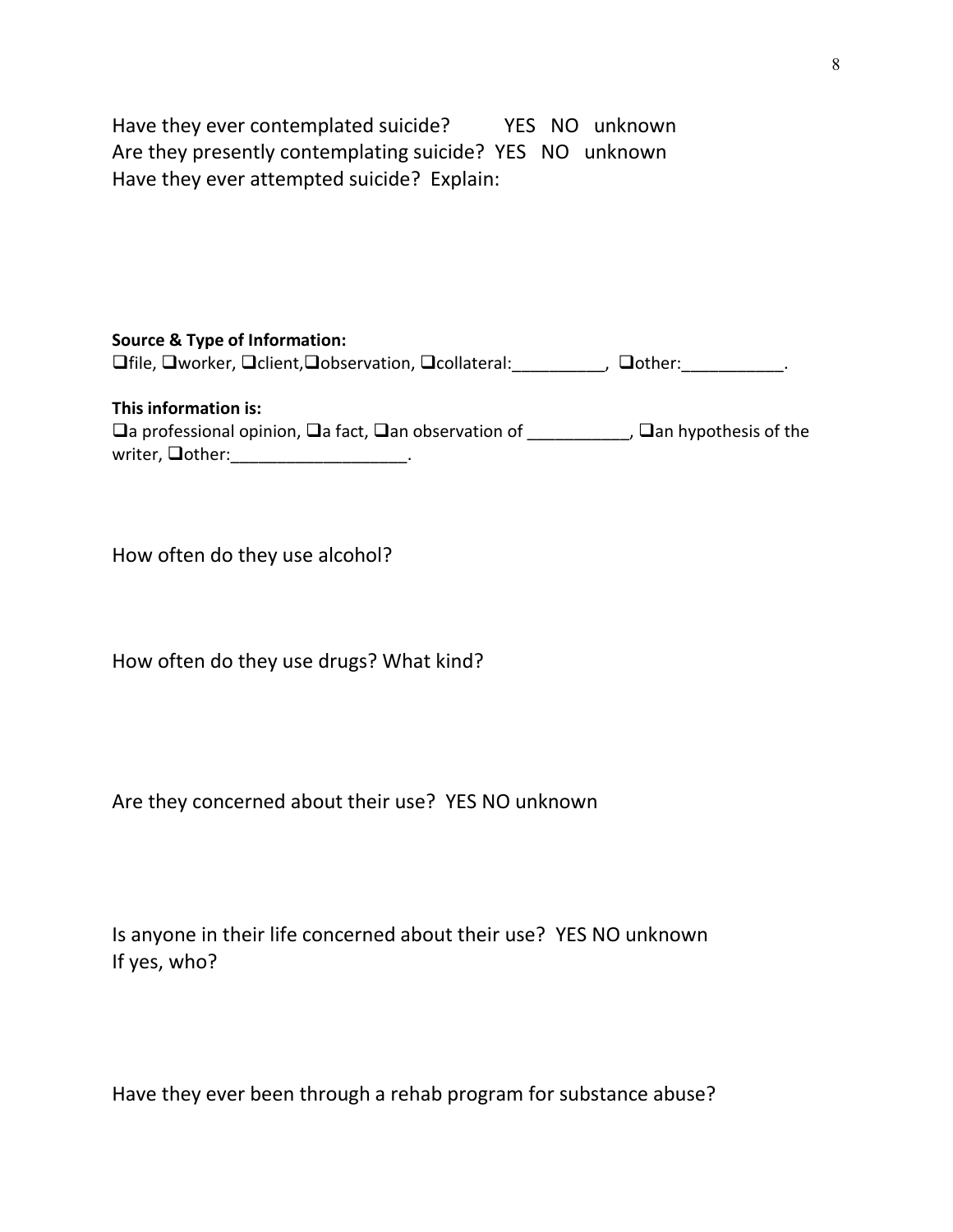YES NO unknown If yes, where/ when, was it completed?

### **Source & Type of Information:**  $\Box$  file,  $\Box$  worker,  $\Box$  client, $\Box$  observation,  $\Box$  collateral: \_\_\_\_\_\_\_\_\_\_,  $\Box$  other: \_\_\_\_\_\_\_\_\_\_\_\_.

**This information is:**  $\Box$ a professional opinion,  $\Box$ a fact,  $\Box$ an observation of \_\_\_\_\_\_\_\_\_\_\_,  $\Box$ an hypothesis of the  $w$ riter,  $\Box$ other: \_\_\_\_\_\_\_\_\_\_\_\_\_\_\_\_\_\_\_\_\_\_\_\_\_.

|  | Have they ever been arrested and/ or charged with a crime? |
|--|------------------------------------------------------------|
|  | YES NO unknown - If yes, describe:                         |

| Are they currently under probation? YES NO |  |
|--------------------------------------------|--|
|--------------------------------------------|--|

### **Source & Type of Information:** file, worker, client,observation, collateral:\_\_\_\_\_\_\_\_\_\_, other:\_\_\_\_\_\_\_\_\_\_\_.

#### **This information is:**

| $\Box$ a professional opinion, $\Box$ a fact, $\Box$ an observation of | , $\Box$ an hypothesis of the |
|------------------------------------------------------------------------|-------------------------------|
| writer, <b>Qother:</b>                                                 |                               |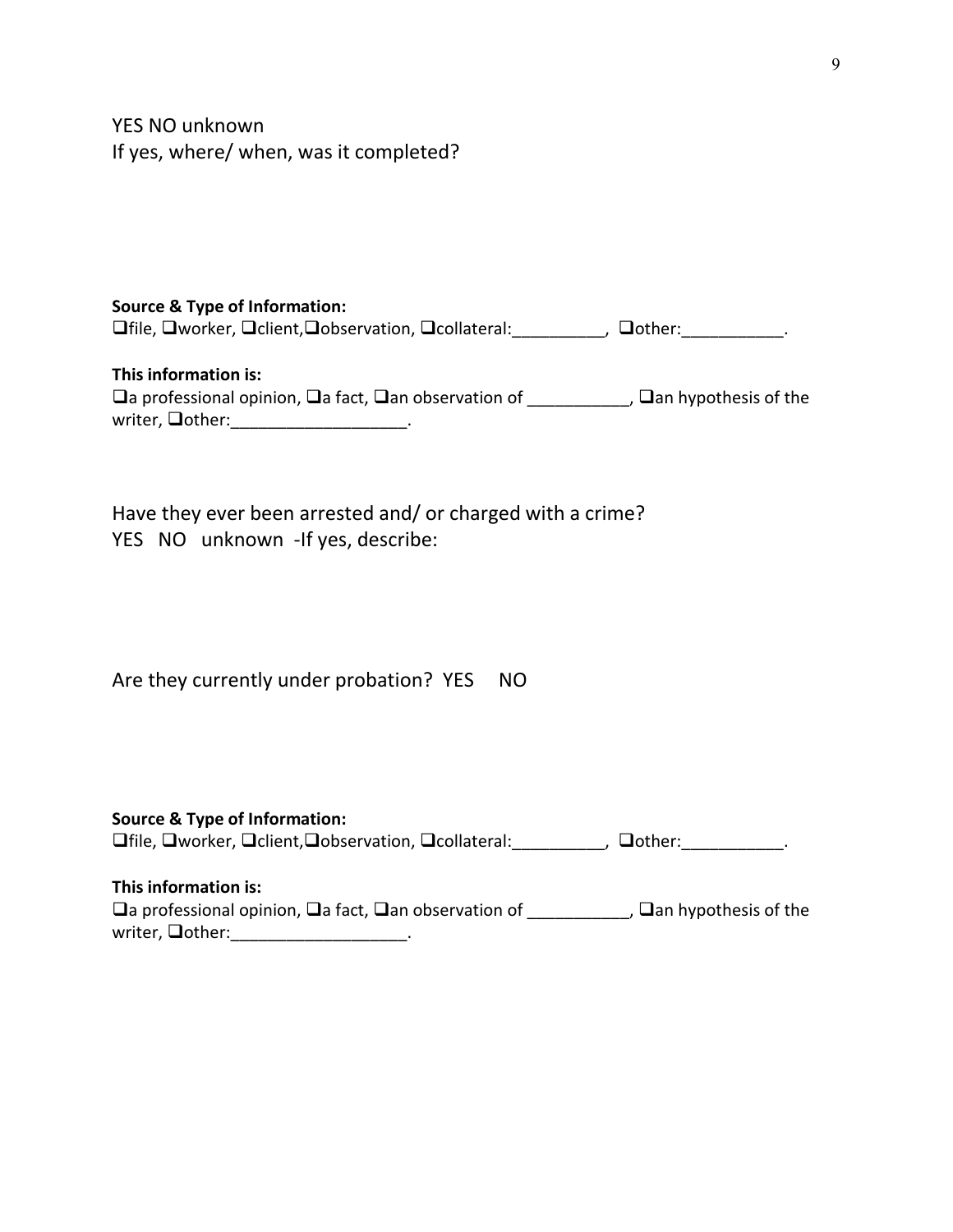ARE they currently involved in any legal proceedings (lawsuits, grievances, divorce, etc.? YES NO unknown -If yes, describe:

#### **Source & Type of Information:**

 $\Box$  file,  $\Box$  worker,  $\Box$  client, $\Box$  observation,  $\Box$  collateral: \_\_\_\_\_\_\_\_\_\_,  $\Box$  other: \_\_\_\_\_\_\_\_\_\_\_\_\_.

**This information is:**  $\Box$ a professional opinion,  $\Box$ a fact,  $\Box$ an observation of \_\_\_\_\_\_\_\_\_\_\_,  $\Box$ an hypothesis of the writer,  $\Box$ other: \_\_\_\_\_\_\_\_\_\_\_\_\_\_\_\_\_\_\_\_\_.

Are they currently taking any medication? YES NO unknown If yes, for what condition:

Do they have any significant or chronic healthcare issues? (physical or psychiatric) YES NO unknown If yes, describe:

What healthcare professionals are they seeing?

|  |  | <b>Source &amp; Type of Information:</b> |  |
|--|--|------------------------------------------|--|
|--|--|------------------------------------------|--|

Tile, Oworker, Oclient, Oobservation, Ocollateral: Collection, Octher: Collection

| This information is:                                                   |                               |
|------------------------------------------------------------------------|-------------------------------|
| $\Box$ a professional opinion, $\Box$ a fact, $\Box$ an observation of | , $\Box$ an hypothesis of the |
| writer, $\Box$ other:                                                  |                               |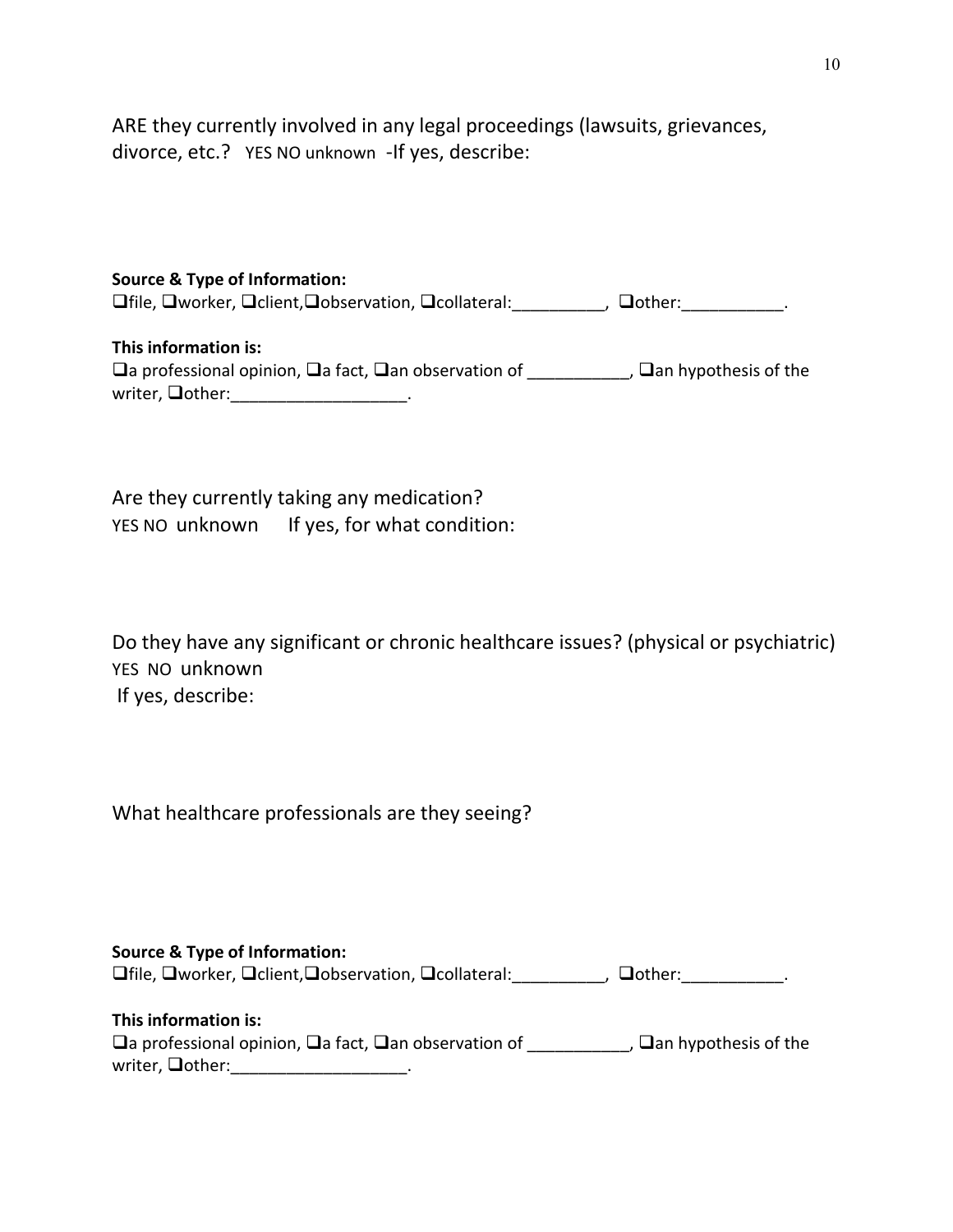Have they ever had a pregnancy? (GIVEN A CHILD UP FOR ADOPTION, HAD A MISCARRIAGE OR ABORTION (WITH A PARTNER) YES NO unknown If yes, describe:

**Source & Type of Information:**

 $\Box$  file,  $\Box$  worker,  $\Box$  client, $\Box$  observation,  $\Box$  collateral: \_\_\_\_\_\_\_\_\_\_,  $\Box$  other: \_\_\_\_\_\_\_\_\_\_\_\_\_.

**This information is:**

 $\Box$ a professional opinion,  $\Box$ a fact,  $\Box$ an observation of \_\_\_\_\_\_\_\_\_\_\_,  $\Box$ an hypothesis of the writer,  $\Box$ other: \_\_\_\_\_\_\_\_\_\_\_\_\_\_\_\_\_\_\_\_\_\_\_\_.

Do they have any children? YES NO unknown If yes:

| <b>BORN</b>         | <b>NAME(S)</b> | AGE(S) | <b>LIVES WITH</b> | <b>OTHER PARENT</b> |
|---------------------|----------------|--------|-------------------|---------------------|
| $\overline{1}$ st   |                |        |                   |                     |
| $2^{ND}$            |                |        |                   |                     |
| 3 <sup>RD</sup>     |                |        |                   |                     |
| $\overline{A}^{TH}$ |                |        |                   |                     |
| $5^{\text{TH}}$     |                |        |                   |                     |

What is their relationship like with the child's other parent?

**Source & Type of Information:**

 $\Box$  file,  $\Box$  worker,  $\Box$  client, $\Box$  observation,  $\Box$  collateral: \_\_\_\_\_\_\_\_\_\_,  $\Box$  other: \_\_\_\_\_\_\_\_\_\_\_\_.

## **This information is:**

 $\Box$ a professional opinion,  $\Box$ a fact,  $\Box$ an observation of \_\_\_\_\_\_\_\_\_\_\_,  $\Box$ an hypothesis of the writer,  $\Box$ other:  $\Box$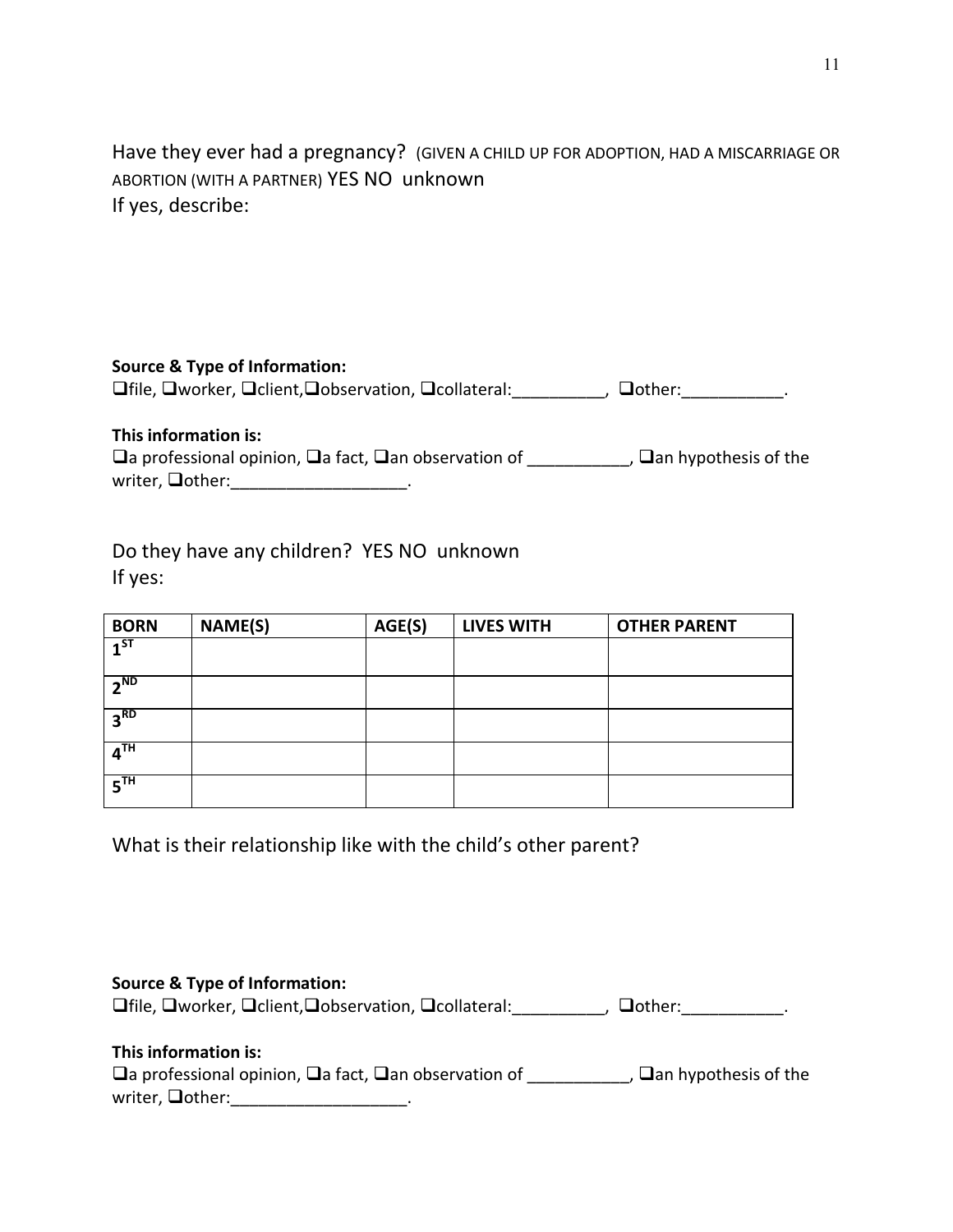Has DYP/YOA been involved? YES NO unknown If yes, describe:

### **Source & Type of Information:**

 $\Box$  file,  $\Box$  worker,  $\Box$  client, $\Box$  observation,  $\Box$  collateral: \_\_\_\_\_\_\_\_\_\_,  $\Box$  other: \_\_\_\_\_\_\_\_\_\_\_\_\_.

### **This information is:**

 $\Box$ a professional opinion,  $\Box$ a fact,  $\Box$ an observation of \_\_\_\_\_\_\_\_\_\_\_,  $\Box$ an hypothesis of the  $\text{writer, \textcolor{blue}{\textbf{Do}ther:}\textcolor{blue}{\textbf{Output}}}.$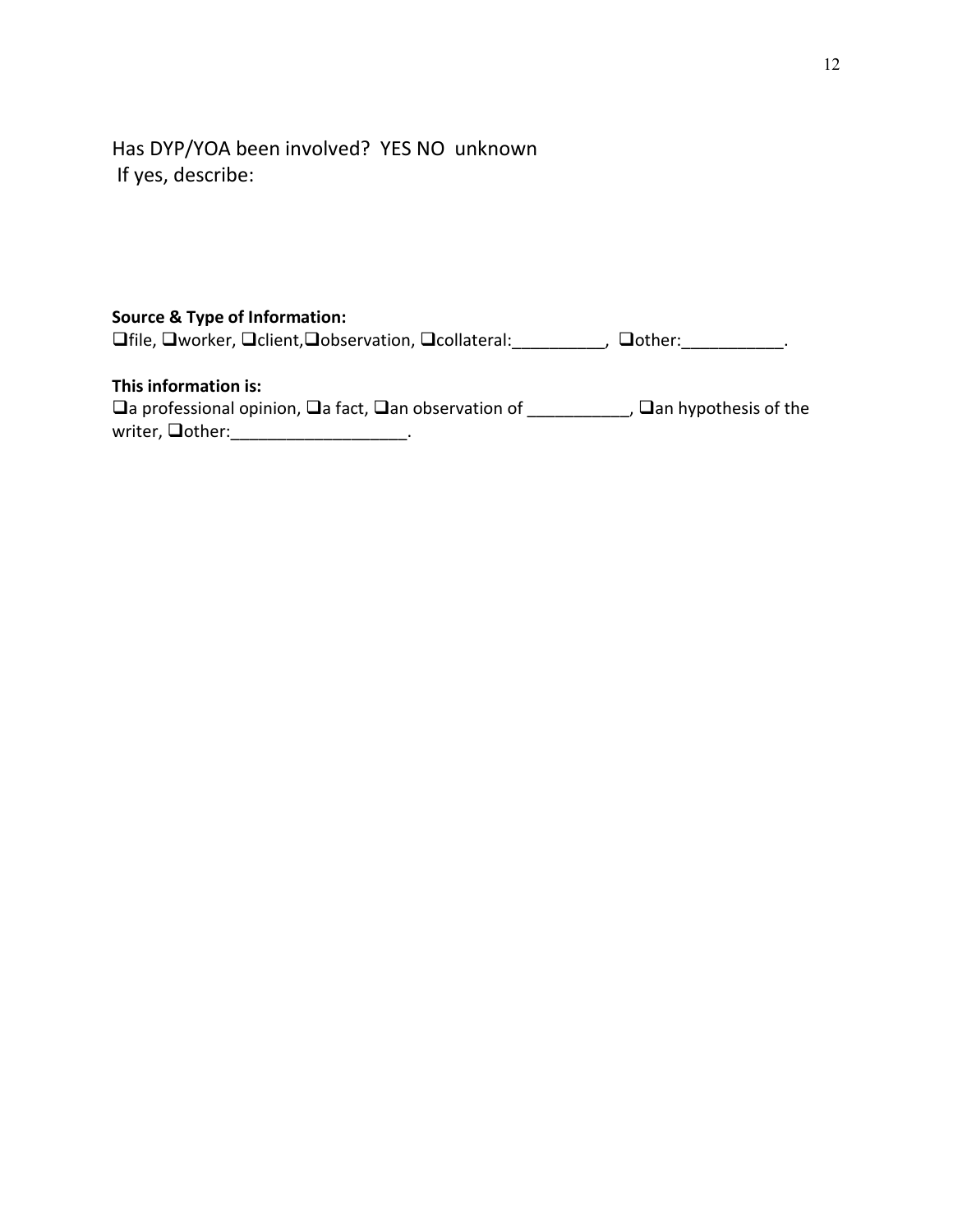# **Stage Two: Presenting Problem**

# **Why did the client seek services in your setting? What was the event that triggered them to come now?**

| <b>Source &amp; Type of Information:</b><br><b>Offile, Oworker, Oclient, Oobservation, Occollateral:</b> ____________, Oother: _____________.                                                |  |
|----------------------------------------------------------------------------------------------------------------------------------------------------------------------------------------------|--|
| This information is:<br>$\Box$ a professional opinion, $\Box$ a fact, $\Box$ an observation of ____________, $\Box$ an hypothesis of the<br>writer, <b>Oother:</b> ________________________. |  |
| When did these challenges start?                                                                                                                                                             |  |
| Has it gotten worse over time?                                                                                                                                                               |  |
|                                                                                                                                                                                              |  |
| <b>Source &amp; Type of Information:</b><br><b>Offile, Oworker, Oclient, Oobservation, Ocollateral:</b> __________, Oother: ___________.                                                     |  |
| This information is:<br>$\Box$ a professional opinion, $\Box$ a fact, $\Box$ an observation of ____________, $\Box$ an hypothesis of the                                                     |  |

writer, **Qother:\_\_\_\_\_\_\_\_\_\_\_\_\_\_\_\_\_\_\_**.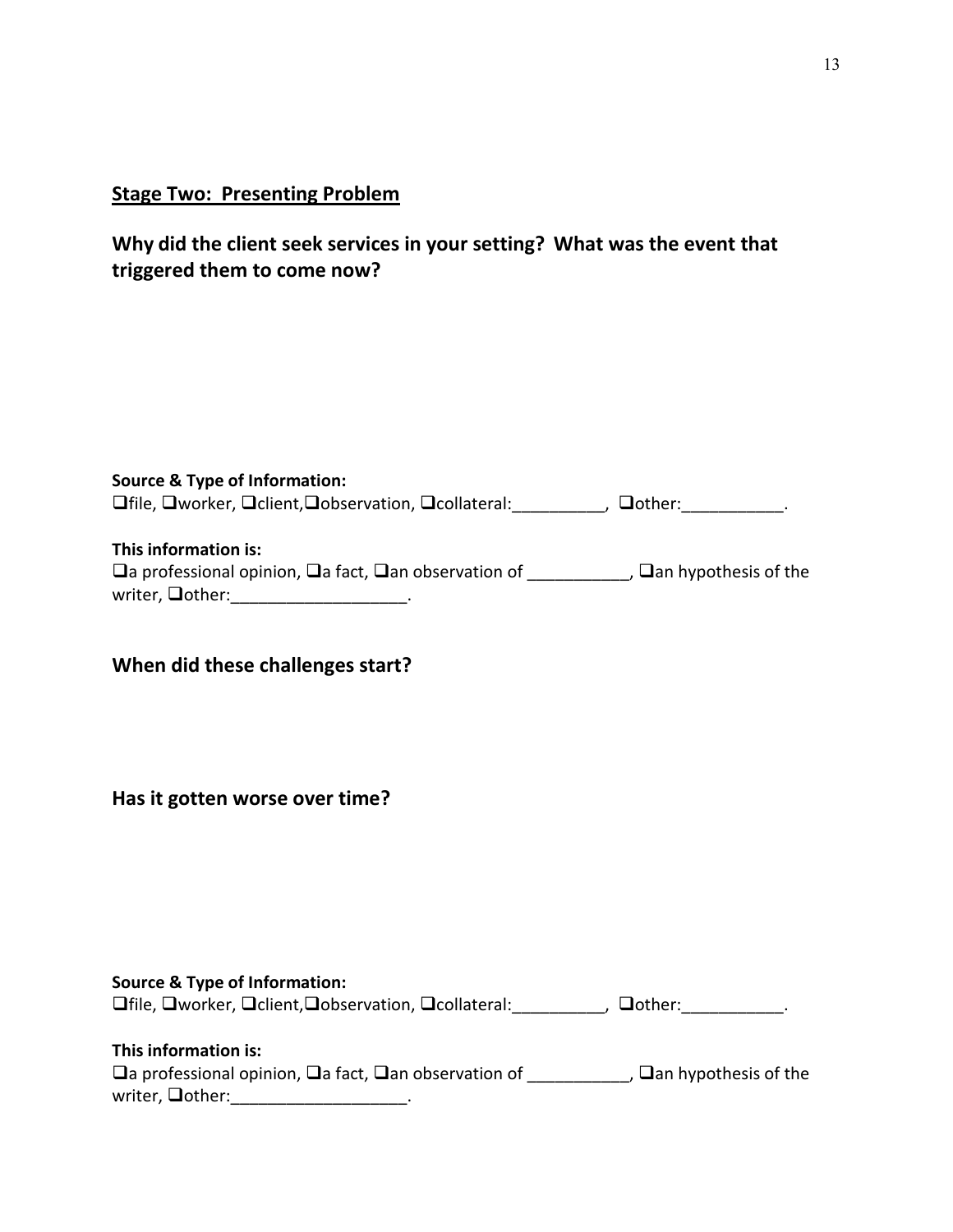# **What has been the impact of this on their family or friends?**

| <b>Source &amp; Type of Information:</b>                                          |                             |
|-----------------------------------------------------------------------------------|-----------------------------|
| $\Box$ file, $\Box$ worker, $\Box$ client, $\Box$ observation, $\Box$ collateral: | $\Box$ other:               |
|                                                                                   |                             |
| This information is:                                                              |                             |
| $\Box$ a professional opinion, $\Box$ a fact, $\Box$ an observation of            | $\Box$ an hypothesis of the |
| writer, $\Box$ other:                                                             |                             |

# **What do they think about asking for services to solve these issues?**

| <b>Source &amp; Type of Information:</b>                                          |                   |
|-----------------------------------------------------------------------------------|-------------------|
| $\Box$ file, $\Box$ worker, $\Box$ client, $\Box$ observation, $\Box$ collateral: | □ <b>□</b> other: |

### **This information is:**

| $\Box$ a professional opinion, $\Box$ a fact, $\Box$ an observation of | , $\Box$ an hypothesis of the |
|------------------------------------------------------------------------|-------------------------------|
| writer, <b>Qother:</b>                                                 |                               |

# **What are the specific challenges that they requested services for?**

| <b>Source &amp; Type of Information:</b> |  |
|------------------------------------------|--|
|------------------------------------------|--|

 $\Box$  file,  $\Box$  worker,  $\Box$  client, $\Box$  observation,  $\Box$  collateral: \_\_\_\_\_\_\_\_\_\_,  $\Box$  other: \_\_\_\_\_\_\_\_\_\_\_\_.

### **This information is:**

|                        | $\Box$ a professional opinion, $\Box$ a fact, $\Box$ an observation of |  | , $\Box$ an hypothesis of the |
|------------------------|------------------------------------------------------------------------|--|-------------------------------|
| writer, <b>Qother:</b> |                                                                        |  |                               |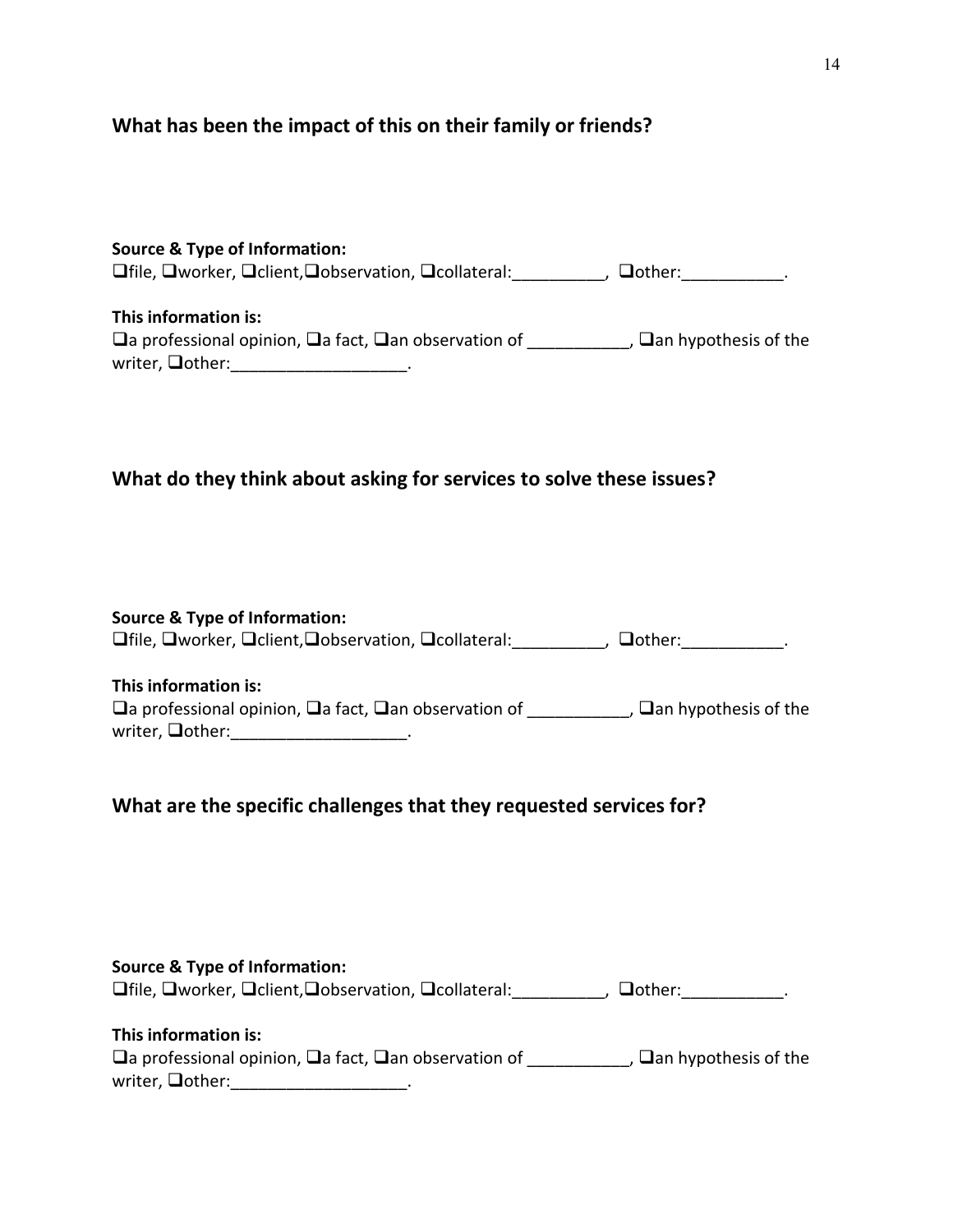# **What were the services that they were offered, regardless of their request?**

### **Stage Three: Professional Impressions**

What do you see their strengths to be?

What have they been doing up until now to cope with their challenges (either effective or ineffective)?

What will have changed to demonstrate to you that the current issue is resolved?

What has been observed about the:

CLIENTS BEHAVIOUR: **EXAMPLE 2008** 

PHYSICAL STATE:\_\_\_\_\_\_\_\_\_\_\_\_\_\_\_\_\_\_\_\_\_\_\_\_\_\_\_\_\_\_\_\_\_\_\_\_\_\_\_\_\_\_\_\_\_\_\_\_\_\_

MENTAL STATE:\_\_\_\_\_\_\_\_\_\_\_\_\_\_\_\_\_\_\_\_\_\_\_\_\_\_\_\_\_\_\_\_\_\_\_\_\_\_\_\_\_\_\_\_\_\_\_\_\_\_\_

**Source & Type of Information:**

file, worker, client,observation, collateral:\_\_\_\_\_\_\_\_\_\_, other:\_\_\_\_\_\_\_\_\_\_\_.

| This information is:                                                   |                               |
|------------------------------------------------------------------------|-------------------------------|
| $\Box$ a professional opinion, $\Box$ a fact, $\Box$ an observation of | , $\Box$ an hypothesis of the |
| writer, $\Box$ other:                                                  |                               |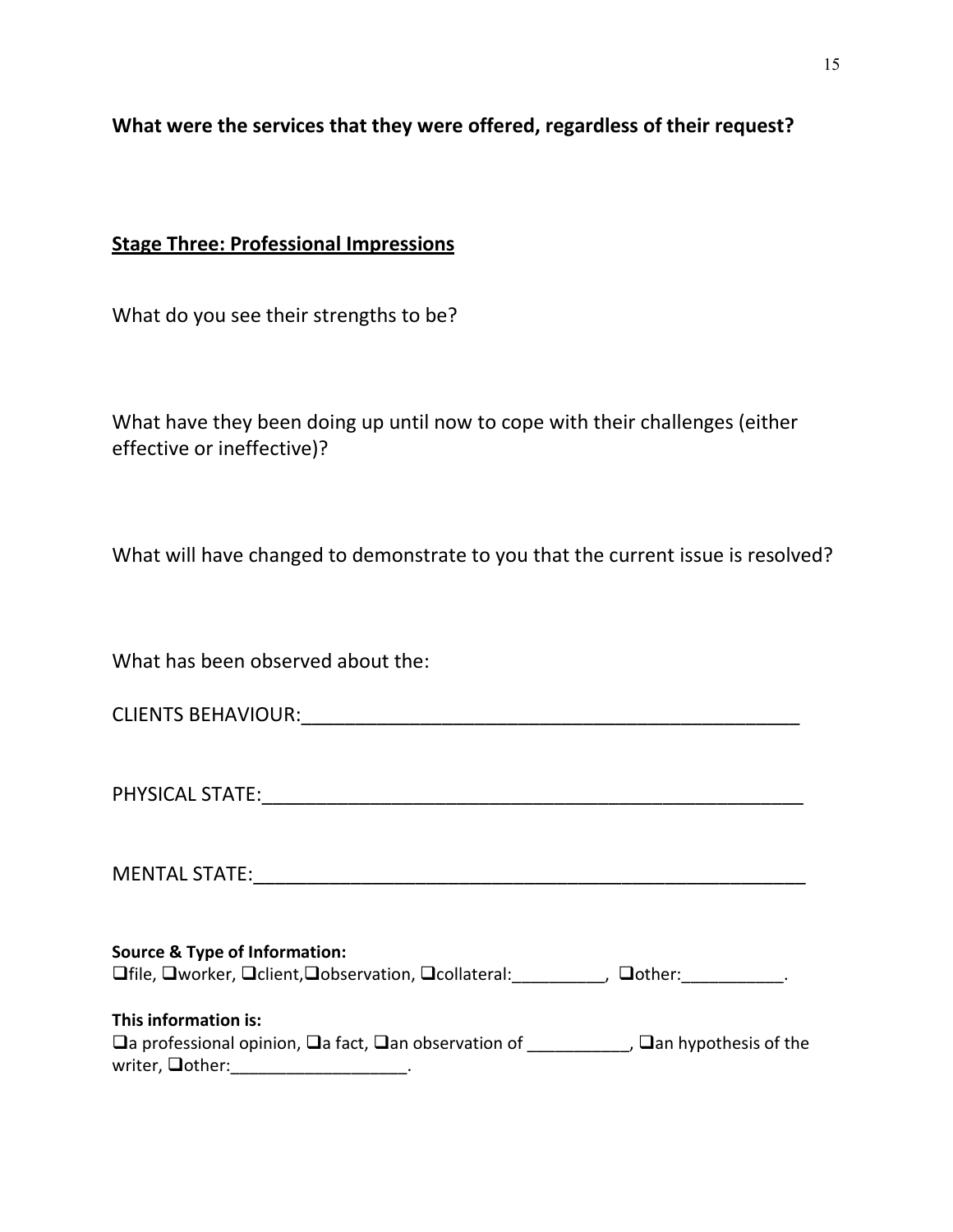Apparent problem solving ability of the client:

STRENGTHS:

# LIMITATIONS:

Contributing factors to the presenting problem (RISK FACTORS) that you see to be especially pertinent:

Issues around the setting, workers or services received that impact the potential for success:

The following is where you can formulate the questions you have- the reasons why you have chosen this case to present should be evident here, as well as what it is that you want to obtain from your colleagues, + any other questions you might have that are related. **MY QUESTION(S) AT THIS TIME ARE:**

| 1. |  |  |
|----|--|--|
| 2. |  |  |

**3.** 

**4.**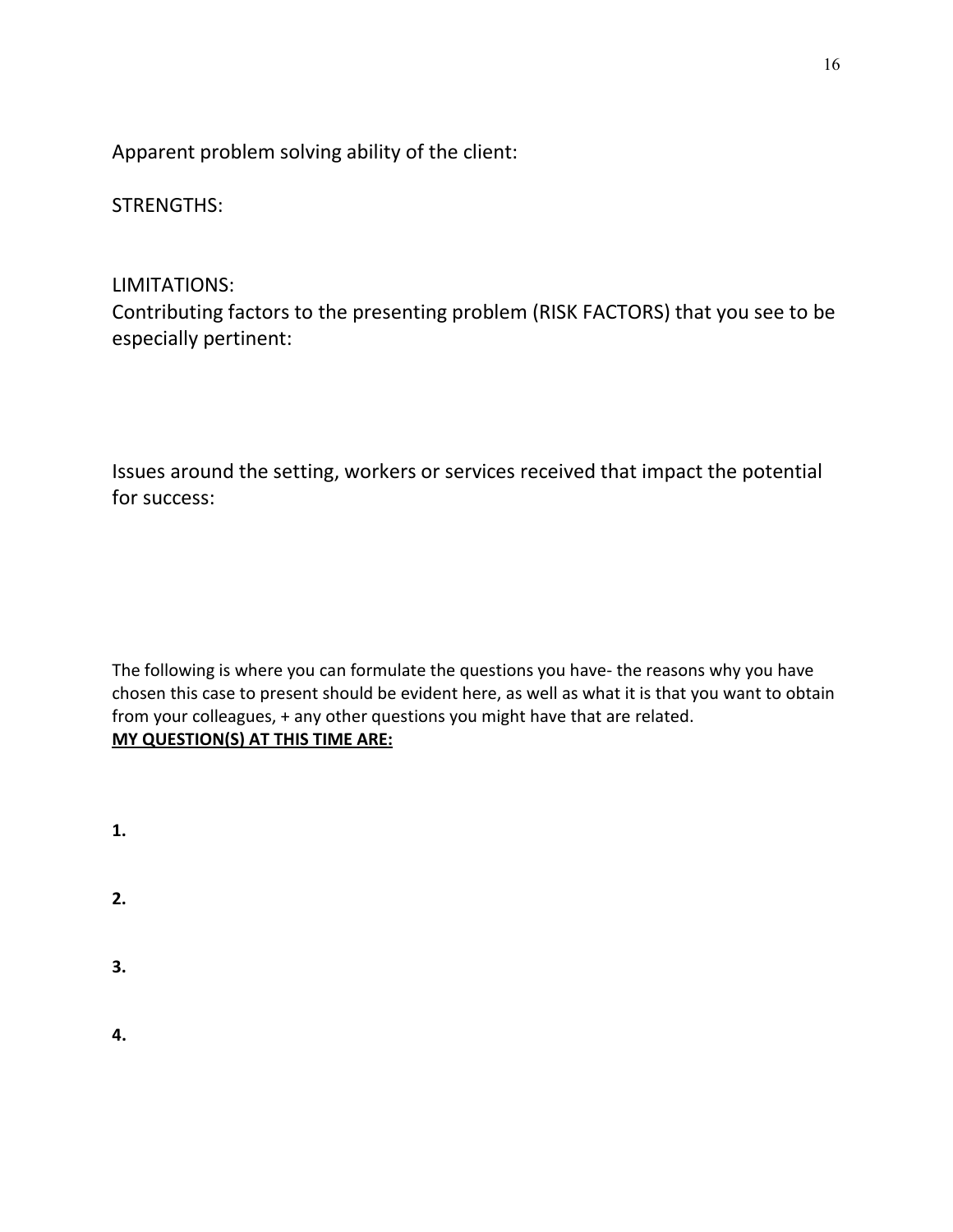**FIELD SUPERVISORS COMMENTS (what has he or she suggested, asked or recommended you to do?) -or other feedback received:**

## **Stage Four: Case Summary and Presentation**

Using the first three staged of this assignment, you must now write a one page, concise summary. It will include the information necessary for your colleagues to demonstrate that understand the case, give adequate information to allow them to respond to your questions, and to formulate their own questions, critiques, recommendations or hypotheses. You will distribute this to them, and may collect them back at the end of class to shred.

### **The Case Summary:**

\*use the format below

- i) Case Presentation Orientation identification of the client (fictitious name) and rationale for presenting this case or project (i.e., I need help because…..). State your goal in presenting this case.
- ii) Presentation of background information, including psychosocial data that is known and relevant.
- iii) The current status of the case/project, highlighting any interventions that have been implemented to date, by you or others.
- iv) Presentation of your impressions and thoughts about the client, the services they are receiving or any other aspect of the case.
- v) Presentation of your specific questions for your colleagues. You may add any information you feel is relevant to contextualize your questions. (Refer to the comments made by your field instructor and any further developments, which have occurred since you completed the prior stages.)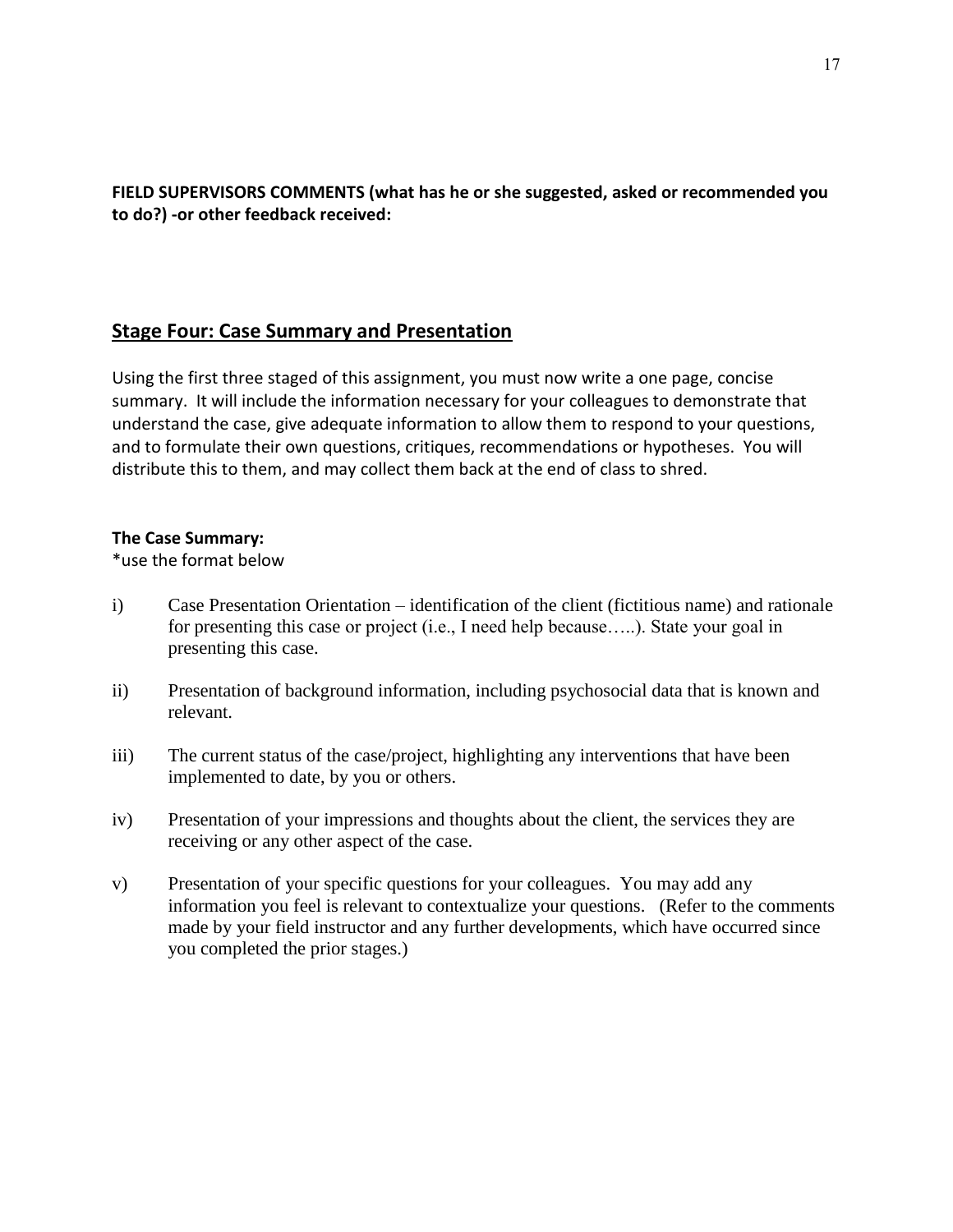### **The Case Presentation:**

You will present your case (using the format of your case summary) and guide the class in a case discussion. The presentation should take approximately 30 minutes, including discussion time. Be sure to ask your questions and then facilitate the group to engage in brainstorming and discussion as a whole.

Case Presentation Participant Feedback and Evaluation

Presenter:

# **Data Management**

1. The services this client has been receiving at the presenters setting are:

2. I have a very clear understanding of the details: what population(s) this client belongs to $\Box$ , their developmental stage $\Box$ , their socioeconomic status $\Box$ , their upbringing  $\Box$ , trauma/ abuse history  $\Box$ , their family situation  $\Box$ , personal challenges that they have faced  $\Box$ , other  $\Box$ .

3. The Case was adequately described.

No…….2…….somewhat…….4…….very well…….absolutely top-notch

4. I really feel like I could intervene in the presentation because I have the full picture.

No…….2…….somewhat…….4…….very well…….absolutely top-notch

5. overall rating for the data management:

Inadequate------2------adequate------4------very well done------mind blowing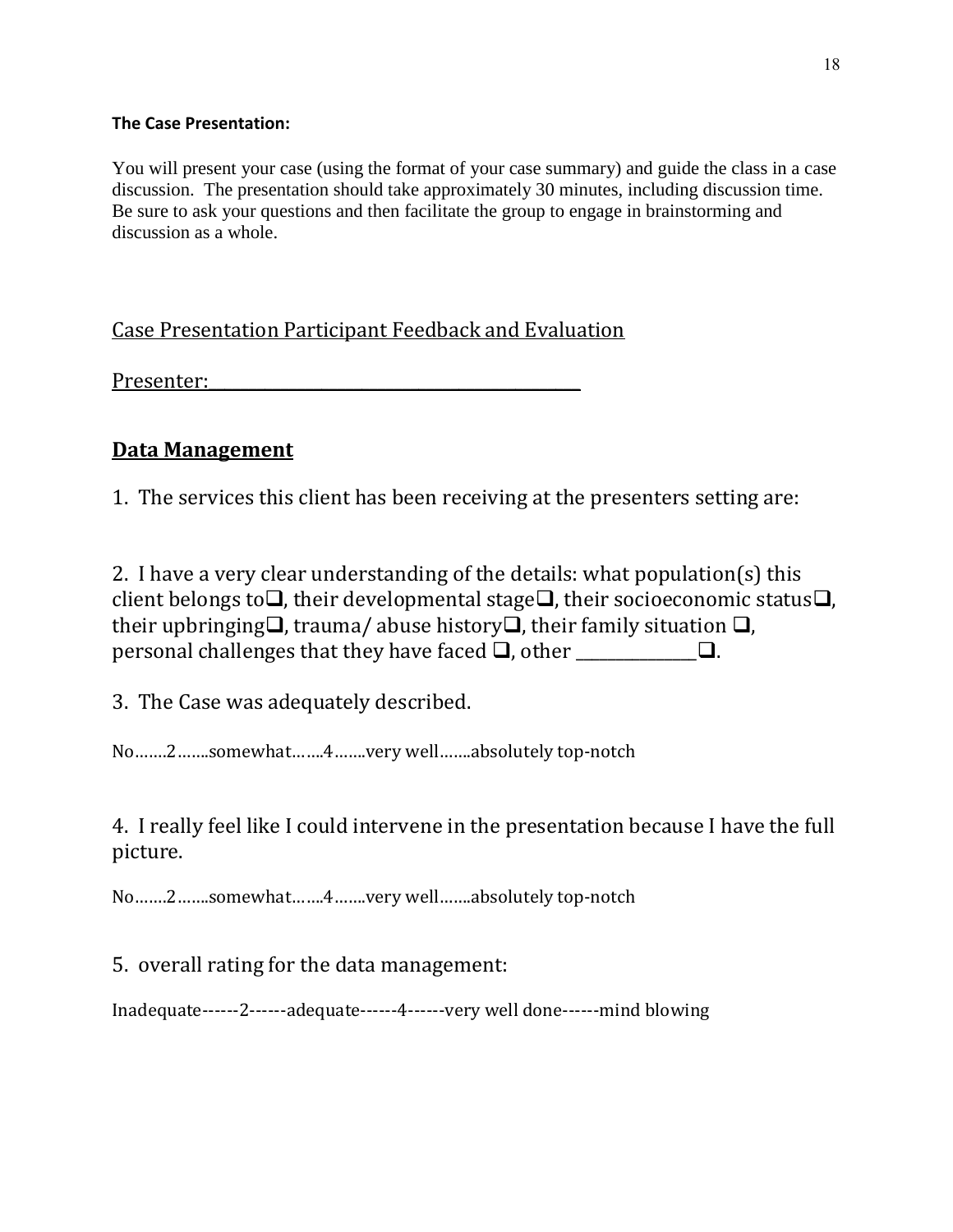# **Application and Analysis**

1. THE CLIENTS PRESENTING PROBLEM IS:

2. Overall rating for the presenter's ability to apply and analyze the data to formulate the presenting problem:

Inadequate------2------adequate------4------very well done------mind blowing

# **Evaluation**

1. The presenter seemed to understand the problems faced by their client and could frame their understanding in a professional, relevant and appropriate way:

No…….2…….somewhat…….4…….very well…….absolutely top-notch Elaborate:

2. What were THE QUESTION(S) BEING ASKED by the presenter about this case?

3. Overall rating for the presenter's evaluation:

Inadequate------2------adequate------4------very well done------mind blowing